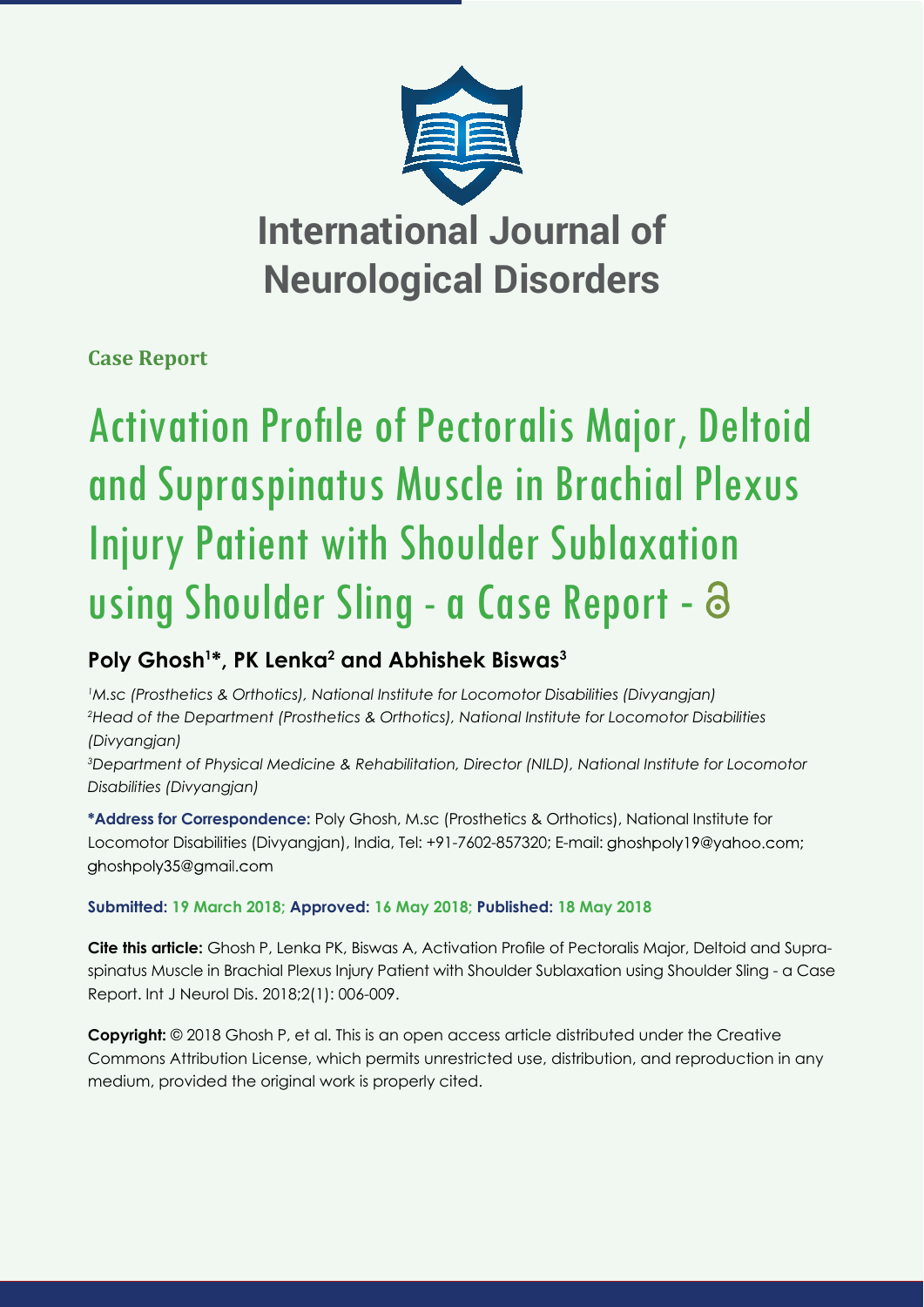# **International Journal of Neurological Disorders**

# **INTRODUCTION**

Brachial plexus lesions frequently lead to significant physical disability, psychologic distress, and socioeconomic hardship. Adult brachial plexus injuries can be caused by various mechanisms, including penetrating injuries, falls, and motor vehicle trauma. Often the diagnosis is delayed or ignored as the practitioner waits for some recovery. Expedient diagnosis and testing is the best means of maximizing functional return. Evaluators must remember that muscles will begin to undergo atrophy and lose motor end plates as soon as the proximal injury occurs [1]. The vast majority of brachial plexus injuries involve denervation of the shoulder's supporting musculature. A weak shoulder girdle allows subluxation of the glenohumeral joint. The shoulder joint is inherently unstable, although the capsule and ligaments play a supporting role in joint stability, the majority of support is provided through active contraction of the supraspinatus muscle. Therefore, significant weakening of the supraspinatus leads to shoulder sublaxation [2]. However, Electromyography (EMG) study is required for muscle weakness by nerve damage. The study of muscle function through EMG is an established method for quantifying muscle activity through electrical activity [3]. In brachial plexus injury as nerve damaged occurred so electromyography is the best option to assess the muscle function [4]. Inappropriate muscle activation has been observed to contribute to shoulder instability and studies have reported that muscles can have both a stabilizing and destabilizing role [3]. Shoulder orthoses can be used to counteract the shoulder sublaxation [2]. In BPI, shoulder sublaxation is caused by supraspinatus muscle but whether any other muscle is involved to assess that EMG study is required. Studies suggested that in immobilized shoulder, some amount of EMG activity is present. In shoulder orthosis all of the shoulder muscles are immobilized. So, aim of this case report is to find out the patterns of shoulder muscle activity (deltoid, supraspinatus and pectoralis minor) in shoulder subluxation patient before and after using shoulder sling.

# **METHODOLOGY**

#### **Case report**

A 40 years male brachial plexus injured patient reported to Department of Prosthetics and orthotics, National institute for Locomotor Disabilities, Kolkata, with chief complaint of shoulder sublaxation and unable to use his left upper limb for activities of daily living. On observation, patient was having shoulder sublaxation.

#### **History**

1 year before patients got injured as someone pull his left upper limb to help him to climb stairs and he felt sudden pain on shoulder joint. After sometimes he felt numbness in his left upper limb, he was immediately taken to local hospital and doctor diagnosed him as a brachial plexus injury, from then he was undergone treatment. Presently he came to our institute for further treatment.

On, examination:

- Shoulder sublaxation =  $3cm$  (Figure 1)
- Antero-inferior shoulder sublaxation
- Elbow flexors power good to normal
- Hand and wrist muscle (flexors) power are good to normal
- Atrophy of deltoid and rotator cuff muscle
- Loss of Shoulder abduction, flexion ,rotation and extension
- **Active shoulder elevation possible.**
- **Upper trunk and C5- C6 injury**

After Assessment, patient was prescribed standard shoulder sling. After using of shoulder sling for 1 week, shoulder muscle activation profile using EMG was taken with and without shoulder sling.

# **METHODS OF MEASURING SHOULDER GIR-DLE MUSCLE ACTIVATION**

Muscle activity was recorded by Ad instrument power lab EMG analyzer (Figure 3) using Surface electrode (Agcl). Data were recorded for 2 minutes and data analysed for middle 1 minute as first 30 seconds and last 30 seconds counted as noise.

Data was taken in four condition:

- Shoulder joint in resting condition (without sling support)
- Actively elevated shoulder position (without sling support)
- Shoulder joint in Resting condition (with sling support)
- Actively elevated shoulder position (with sling support)

Protocol of data collection: During data collection, the Patients were asked to sit on a chair in a relaxed condition.

# **SEMG (SURFACE ELECTROMYOGRAPHY) PRE-RECORDING PROCEDURE**

#### **Choice of electrode**

Round shaped Silver/Silver Chloride (Ag/AgCl) surface electrode



**Figure 1:** Showing shoulder sublaxation .



**Figure 2:** Placement of electrode SEMG Data recording procedure.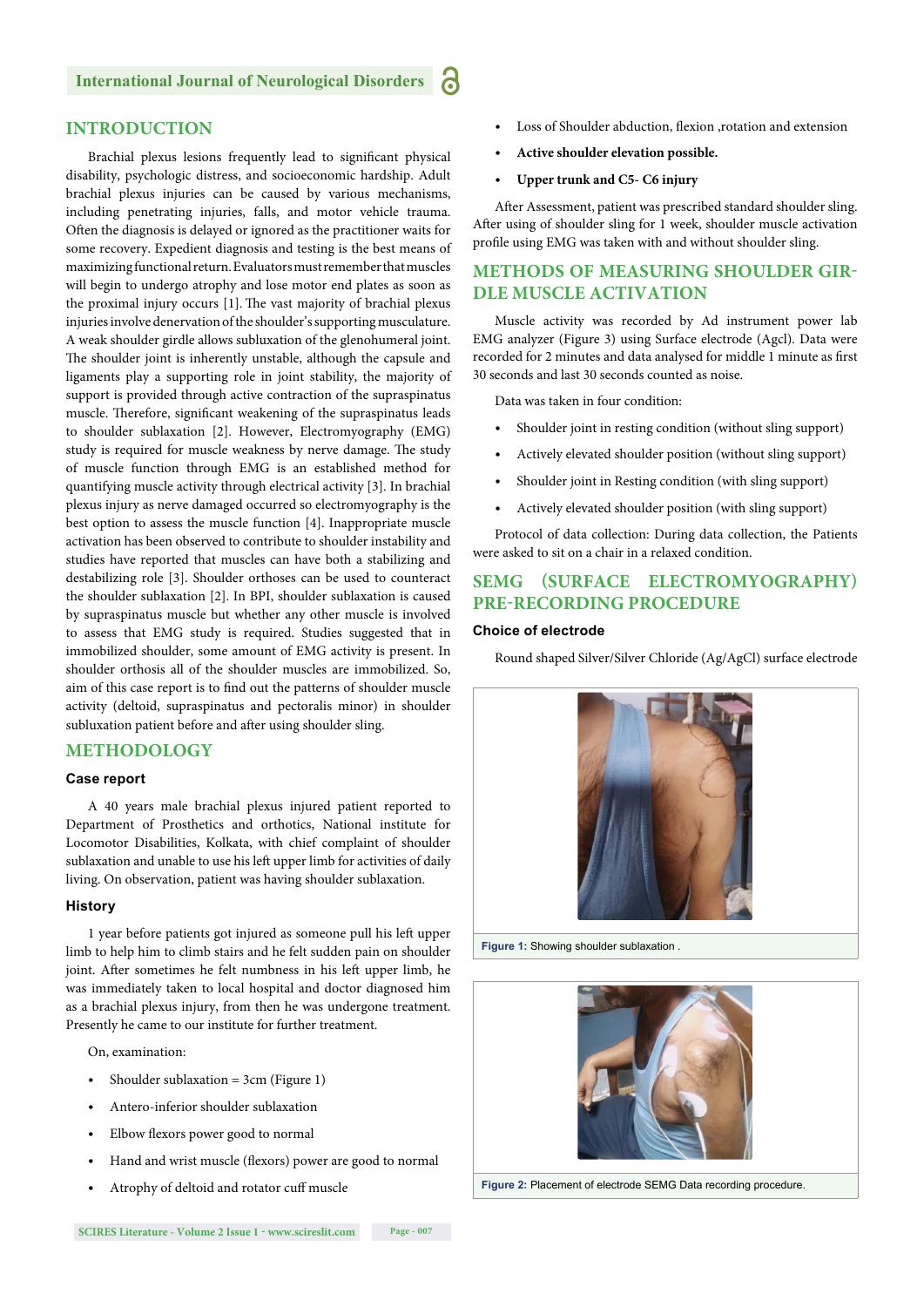# **International Journal of Neurological Disorders**

was used to record the EMG and attached with doubled adhesive tape to the patient. Conductive electrode gel was required to increase conductivity of the EMG signal.

#### **Preparation of skin**

To lower the skin resistance, the skin preparation including washing, wiping was done to have better EMG recordings. After the preparation of skin, surface electrode was placed in the forearm muscle belly and parallel to the muscle fiber, so that the maximum signal can be collected. AgCl gel was then applied to the reduce skin impedance.

#### **Electrode placement**

After scrubbing the area and properly cleaning the skin with alcohol, the surface electrode was placed lengthwise over the location of pectoralis minor, deltoid and supraspinatus. Electrodes location was determined using palpation while the subjects were alternatively activating and relaxing their muscles. Electrodes were placed on the thickest part of the muscle belly (Figure 2). Electrode must have good contact with the skin and must be aligned along the general direction of muscle fibers. The earth electrode was placed on the forearm.

#### One ground electrode:

Channel 3- black placed over deltoid anterior fibre & white placed pectoralis minor muscle

#### Channel 4- Red & brown-placed over supraspinatus

EMG signal data while simultaneously displaying up to 3 separate channels of EMG Signals to a standard computer screen for visual inspection. RMS amplitude was used to describe signal strength of SEMG signals.

# **RESULTS**

|  | <b>Parameters</b> | Shoulder joint in resting<br>Position (without sling) |                 | Actively elevated shoulder<br>position (without sling) |                 |
|--|-------------------|-------------------------------------------------------|-----------------|--------------------------------------------------------|-----------------|
|  |                   | Ch3                                                   | Ch4             | Ch3                                                    | Ch4             |
|  | Mean $\pm$ SD     | $-0.0247 \pm 0.08$                                    | $.0206 \pm .06$ | $-0295 \pm 0.3$                                        | $.0037 \pm .34$ |
|  | Max. Value        | 0.6219                                                | 0.1675          | 4.1769                                                 | 2.4325          |
|  | Min. Value        | $-0.9081$                                             | $-0.4475$       | $-3.0144$                                              | $-2.4413$       |
|  | <b>RMS</b>        | 0.8036                                                | 0.064           | 0.303                                                  | 0.3371          |

#### **Ch3 = Pectoralis & deltoid muscle group**

#### **Ch4 = supraspinatus muscle, unit of measurement = mV**

#### **DISCUSSION**

A sling or other method of support is needed for patients with injuries to the brachial plexus nerves that control the shoulder and arm muscles. Damage to these Nerves can result in Partial or total loss of motor function of the arm and sublaxation of the humeral head from the shoulder socket. Brachial plexus patients must rely on shoulder and arm supporting splints to fix this sublaxation.



Result of the current study showed that in resting position without any sling support (Table 1), Pectoralis and Deltoid muscle (0.8036 mV) are more active and more stronger than Supraspinatus (0.064 mV), Supraspinatus is also active but that is negligible. During active elevation (Table 2) Supraspinatus muscle (.3371 mV) is stronger than Pectoralis and Delotid muscle (0.303 mV) but very less in comparison. But with sling support, in resting condition all the muscles (0.0637 & 0.0889 mV) amplitude is less but in elevation with sling support all the muscles are equally active.

This study contradict the study of Basmajian and Bazant [5] and MacConaill and Basmajian [6] reported that all muscles of the shoulder complex are electrically silent in the relaxed, unloaded limb and even when the limb is tugged vigorously downward [5]. Another study by Smith j suggested that immobilized shoulder girdle muscles are relatively inactive. RMS value increased in Supraspinatus muscle with sling support in both conditions which suggest that sling has effects on Supraspinatus muscle which may be due to sling may provide resistance to muscle activation even if support condition.

In this case patient was having brachial plexus injury, in spite of that muscles are showing some effects in EMG, that means

| <b>Table 1:</b> RMS value of pectoralis major with Deltoid & Supraspinatus muscle<br>without sling in rest and activately elevated position. |                                                                       |                   |                                                             |                |  |  |
|----------------------------------------------------------------------------------------------------------------------------------------------|-----------------------------------------------------------------------|-------------------|-------------------------------------------------------------|----------------|--|--|
| <b>Parameters</b>                                                                                                                            | <b>Shoulder joint in Resting</b><br>condition<br>(with sling support) |                   | Actively elevated shoulder<br>position (with sling support) |                |  |  |
|                                                                                                                                              | Ch3                                                                   | Ch4               | Ch3                                                         | Ch4            |  |  |
| Mean $\pm$ SD                                                                                                                                | $-0.03 \pm 0.05$                                                      | $.024 \pm$<br>.08 | $-012 \pm 0.35$                                             | $.021 \pm .34$ |  |  |
| Max. Value                                                                                                                                   | 0.2144                                                                | 0.6075            | 1.6219                                                      | 2.065          |  |  |
| Min. Value                                                                                                                                   | $-0.6356$                                                             | $-0.54$           | $-1.7656$                                                   | $-3.21$        |  |  |
| <b>RMS</b>                                                                                                                                   | 0.0637                                                                | 0.0889            | 0.3587                                                      | 0.3446         |  |  |